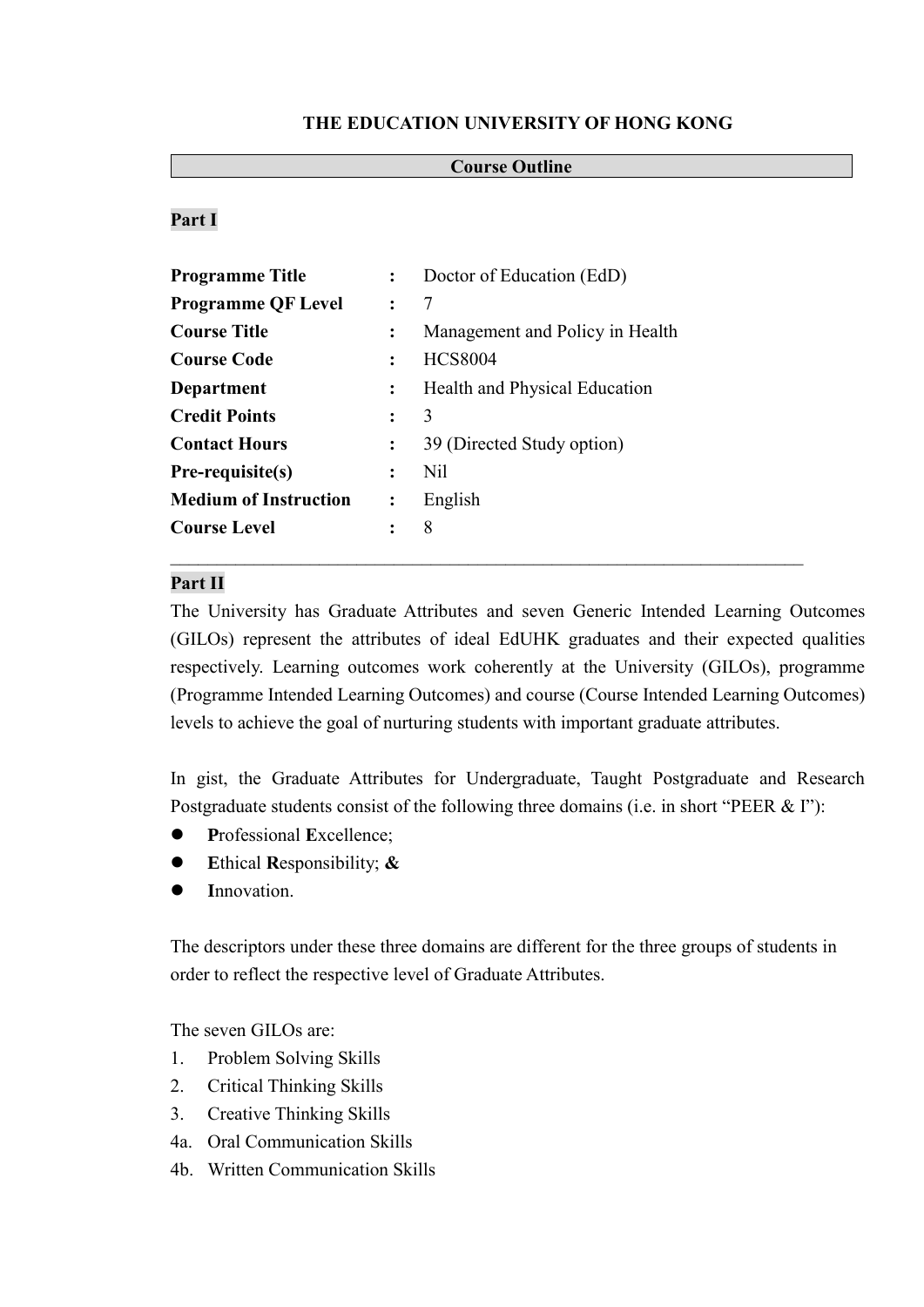- 5. Social Interaction Skills
- 6. Ethical Decision Making
- 7. Global Perspectives

### **1. Course Synopsis**

This course is designed to introduce students to the principles and theories underlying health management and policy. On completion of the course, students will be able to analyze, criticize, and apply these principles in the health care setting. Moreover, students will develop competencies in making informed decisions on management and policy issues in a setting that provide health- related services or involved in health-related activities.

### **2. Course Intended Learning Outcomes** (CILOs)

*Upon completion of this course, students will be able to:*

- $C I L O<sub>1</sub>$  examine the concept of management and policy as well as the historical perspectives of management and policy;
- CILO<sup>2</sup> critically explain the key principles and theories in health management and policy;
- CILO<sup>3</sup> critically evaluate the relevance and the application of management and policy theories in the health care setting;
- CILO<sup>4</sup> critically evaluate a major management and policy issue in a health-related setting and recommend strategies/ solutions to resolve these issues.

| <b>Course Content</b>                     | <b>CILOs</b>                | <b>Suggested Teaching &amp;</b> |
|-------------------------------------------|-----------------------------|---------------------------------|
|                                           |                             | <b>Learning Activities</b>      |
| Concept of health management and policy   | C <sub>LO<sub>1</sub></sub> |                                 |
| and the historical development of         |                             |                                 |
| management and policy studies             |                             |                                 |
|                                           |                             |                                 |
| Key principles and main theories of       | $C LO$                      | Lecture, Group                  |
| management and policy that are applicable |                             | discussion, Student-led         |
| to the health setting                     |                             | seminar,                        |
|                                           |                             | Case study, Peer critique       |
| Models of health care management and      | $CLO_{1,2,3}$               |                                 |
| policy formulation and their theoretical  |                             |                                 |
| basis                                     |                             |                                 |
|                                           |                             |                                 |

### **3. Content, CILOs and Teaching & Learning Activities**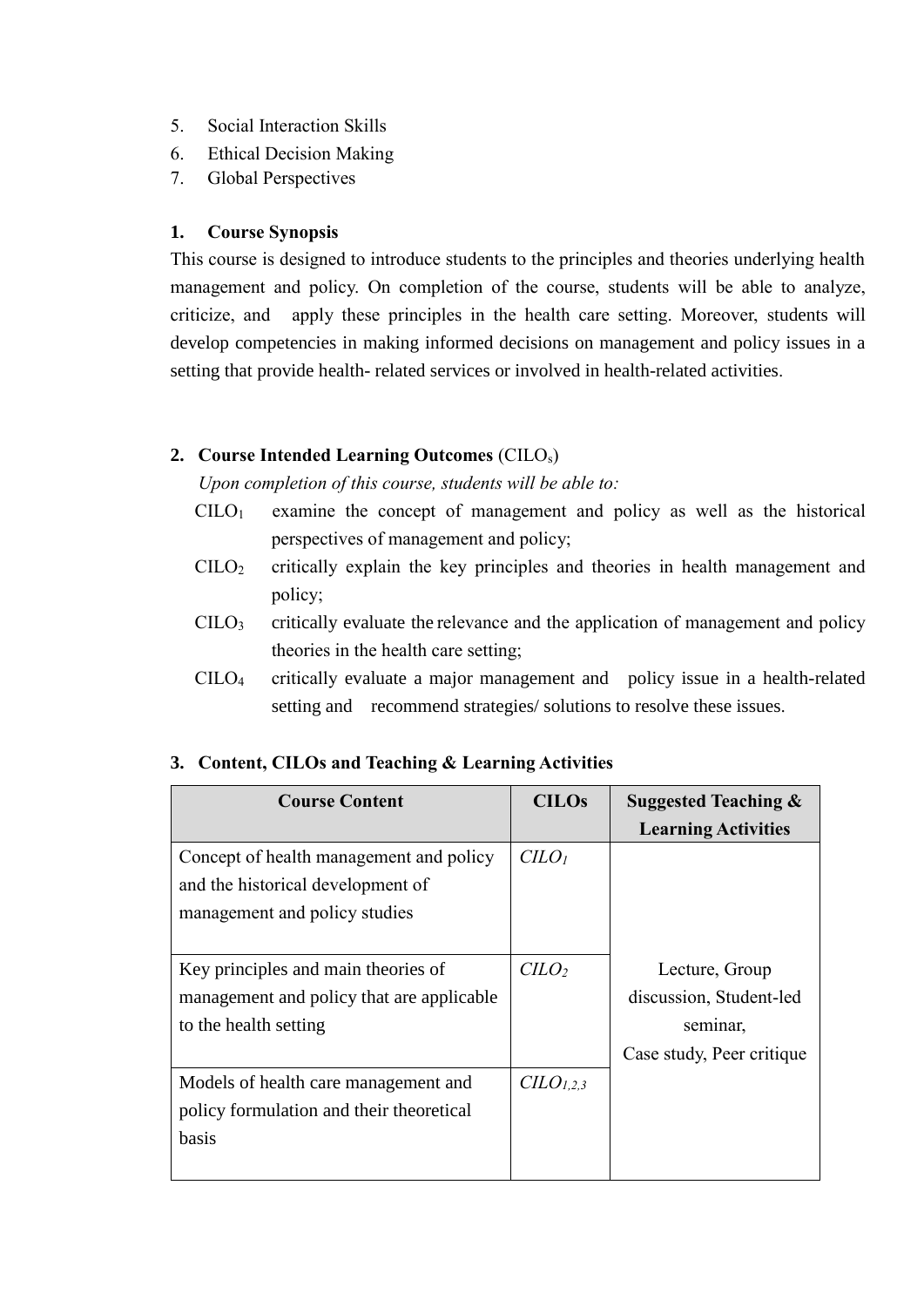| <b>Examination of a management and policy</b> | $C\text{ILO}_{1,2,3,4}$ |  |
|-----------------------------------------------|-------------------------|--|
| issue and strategies formation in a health    |                         |  |
| setting                                       |                         |  |
|                                               |                         |  |

#### **4. Assessment**

| <b>Assessment Tasks</b>                       | Weighting $(\% )$ | <b>CILO</b> |
|-----------------------------------------------|-------------------|-------------|
| (a) Tutorials:                                | 10%               | $CLO1-4$    |
| Students are required to have tutorials with  |                   |             |
| the supervisor on various topics covering the |                   |             |
| contents of the course.                       |                   |             |
| (b) Reflections:                              | 40%               | $CLO1-4$    |
| Students are required to have tutorials with  |                   |             |
| the supervisor on various topics covering the |                   |             |
| contents of the course. At the end of each,   |                   |             |
| they are required to provide a reflection on  |                   |             |
| the topic based on the readings and           |                   |             |
| discussions.                                  |                   |             |
| (c) Essay:                                    | 50%               | $CLO1-4$    |
| Students are required to submit an essay on   |                   |             |
| the examination of a management and a         |                   |             |
| policy issue of his/her own choice and        |                   |             |
| provide strategies on how to handling the     |                   |             |
| issues.                                       |                   |             |
|                                               |                   |             |

# **5. Required Text(s)**

Nil

## **6. Recommended Readings**

Mervio, M. M. (2013) *Healthcare management andeconomics: Perspectives on public and private administration.* US: Idea Group.

Friedman, L. H., Goes, J., & Savage, G. T. (2012). *Advances in health care management. vol1-3.* Bingley: Emerald Group Publishing Ltd.

[Walshe,](http://www.bookworld.com.au/by/kieran-walshe/) K. & [Smith,](http://www.bookworld.com.au/by/judith-smith/) J. (2011). *Healthcare management*. UK: Open University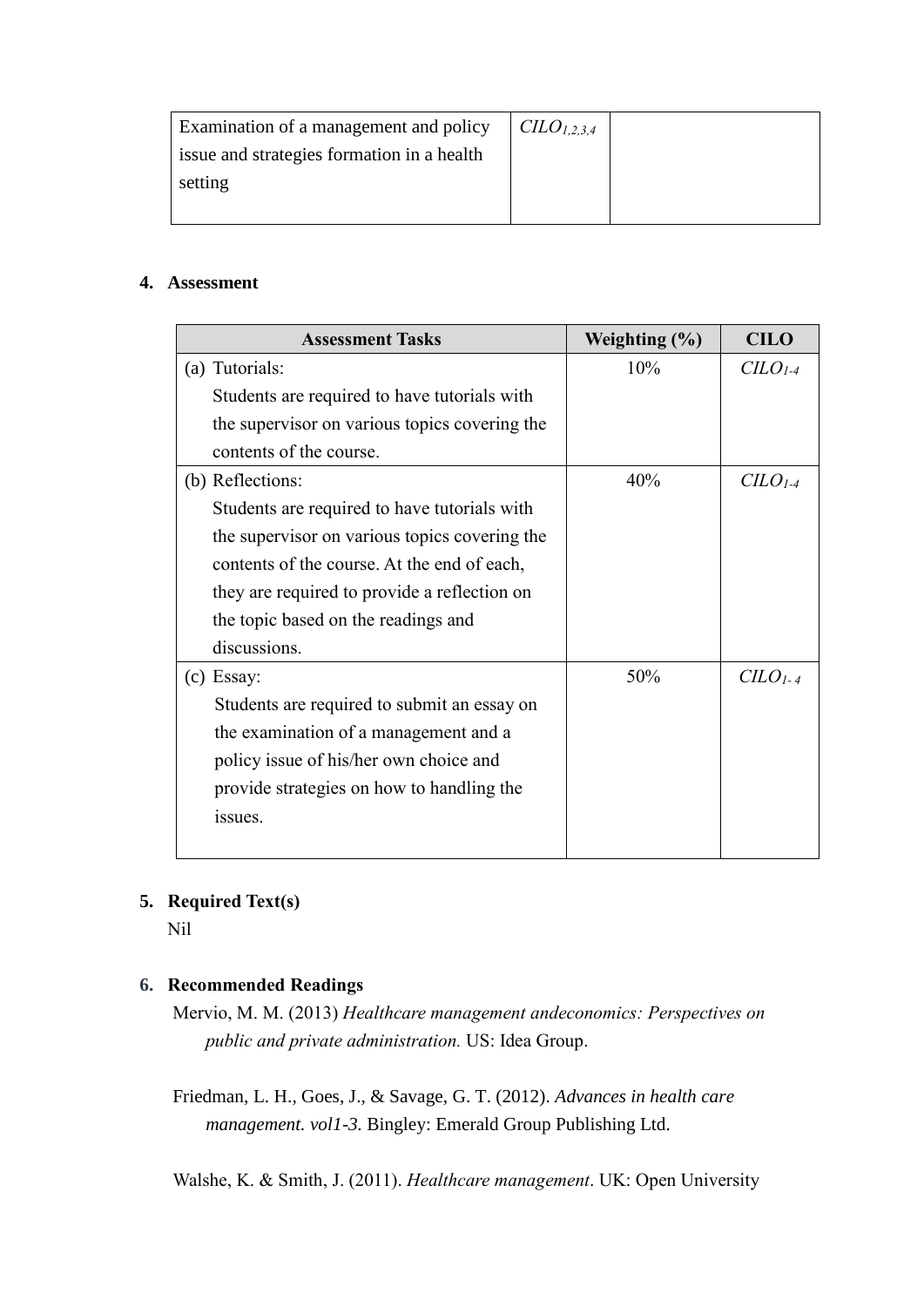Press.

Hancock, C. & [Emslie,](http://www.bookworld.com.au/by/stuart-emslie/) S. (2008). *Issues of health care risk management.* UK: Health Care Governance Ltd.

Buse, K., Mays, N., & Walt, G. (2012). *Making health policy (Understanding*  Public Health). 2<sup>nd</sup> ed. Berkshire: Open University Press.

Teitelbaum J. B., & Sara, E., Wilensky, S. E. (2012)*. Essentials of health policy and law. 2 nd ed.* Boston, MA: Jones & Bartlett.

#### **7. Related Web Resources**

World Health Organisation-Management for Health Services Delivery <http://www.who.int/management/community/en/>

Australian College of Health Services Management <http://www.achsm.org.au/>

Centre for Health Care Management <http://centerforhealthcaremanagement.org/>

University-based Centre for Health Care Management

University of Technology Sydney, Australia <http://www.nmh.uts.edu.au/chsm/>

Imperial College London <http://www3.imperial.ac.uk/business-school/research/healthmanagement>

University of New South Wales, Simpson Centre for Health Services Research <http://www.aihi.unsw.edu.au/simpson>

[Wharton Center for Health Management and Economics,](http://hcmg.wharton.upenn.edu/) <https://hcmg.wharton.upenn.edu/>

### **8. Related Journals**

Health Care Management Review Journal of Health Management Health Care Management Science Journal of Health Organisation and Management Journal of Health Care Management International Journal of Healthcare Management Health Services Management Research